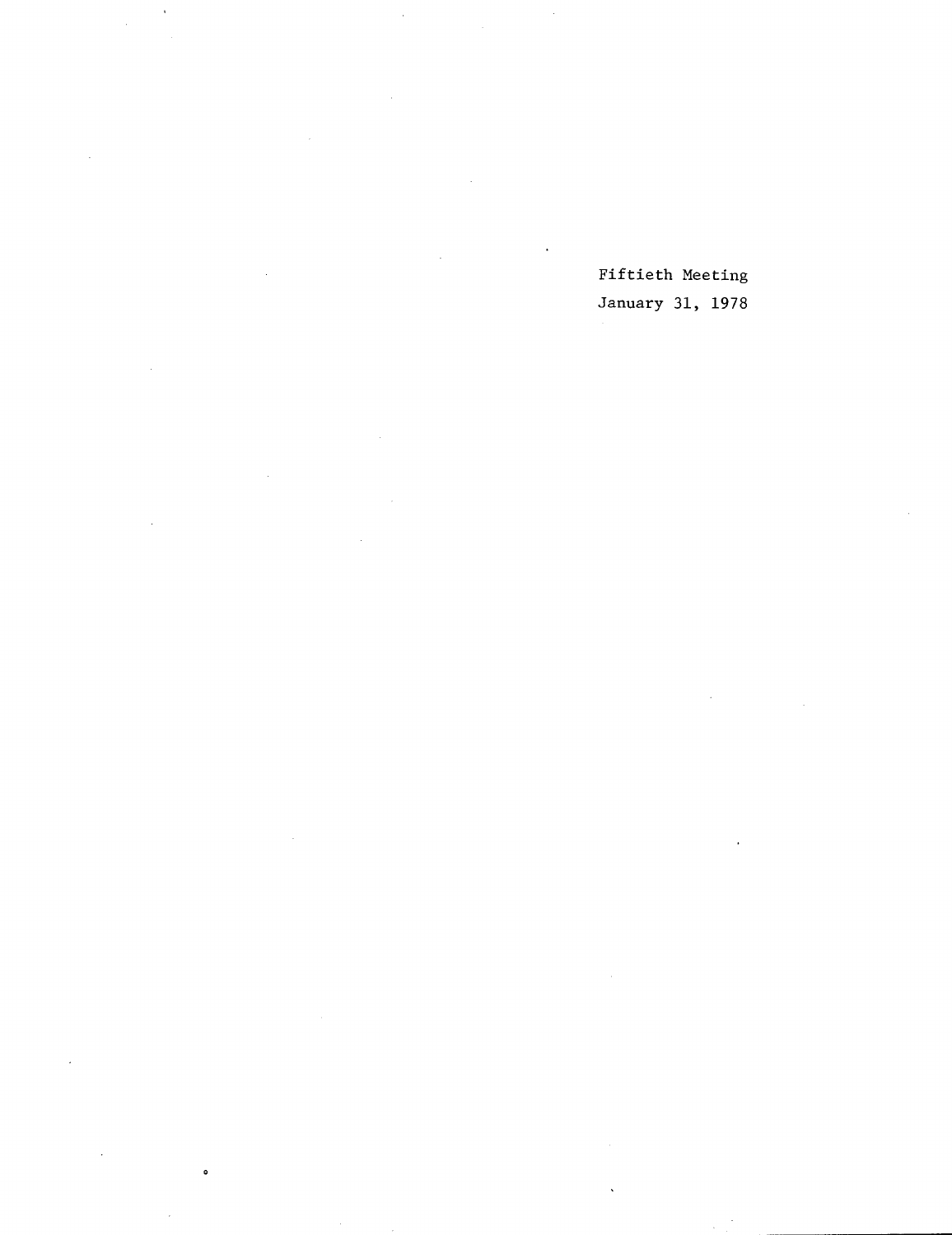The Minutes of the Fiftieth meeting of the Executive Committee of the Faculty Council of Science held on January 31, 1978 at 2:40 p.m. in room 231 Machray Hall,

Members Present: Dr. R. D. Connor, Chairman; Professors B. D. Macpherson, A. Olchowecki, H. Duckworth, P. Loewen, K. (Mrs.) Subrabmaniam, C. R. Platt, K. W. Stewart, G. G. C. Robinson, J. Brewster, Mr. D. Okrusko, Mr. G. Richardson, Secretary.

Regrets: Professor P. K. Isaac

### Approval of the Minutes of the Forty-ninth meeting  $1.$

The minutes of the forty-ninth meeting held on October 12, 1977 were approved Duckworth (Robinson).

### $2.$ Matters Arising Therefrom

The Chairman reminded the members of the request Senate had made with regard to the Department of Computer Science's Honours Program. Senate had felt that the program was unnecessarily restrictive and had recommended that the dean of the faculty meet with the department and pursue this feeling. The Chairman said that he had met with the Acting Head and that the department was going to raise the matter at their departmental council and report back to him.

It was noted by Mrs. Subrahmaniam that the department's honours program had at one time contained several options but these had since been removed. By way of example she referred to course 5.231 which originally had been a required course in the Computer Science program and was now not required. The second part of the calculus course had also been dropped. The committee members suggested that the dean look into this and find out why these courses and others' had been dropped.

### $3.$ CommunicatiOns

There were no communications.

#### $4.$ Replacement of Dr. Sen on the Tenure Appeal Panel

It was pointed out that the Chairman had asked Dr. Sen to stand for reappointment last year. Being a relatively light committee, it was

...2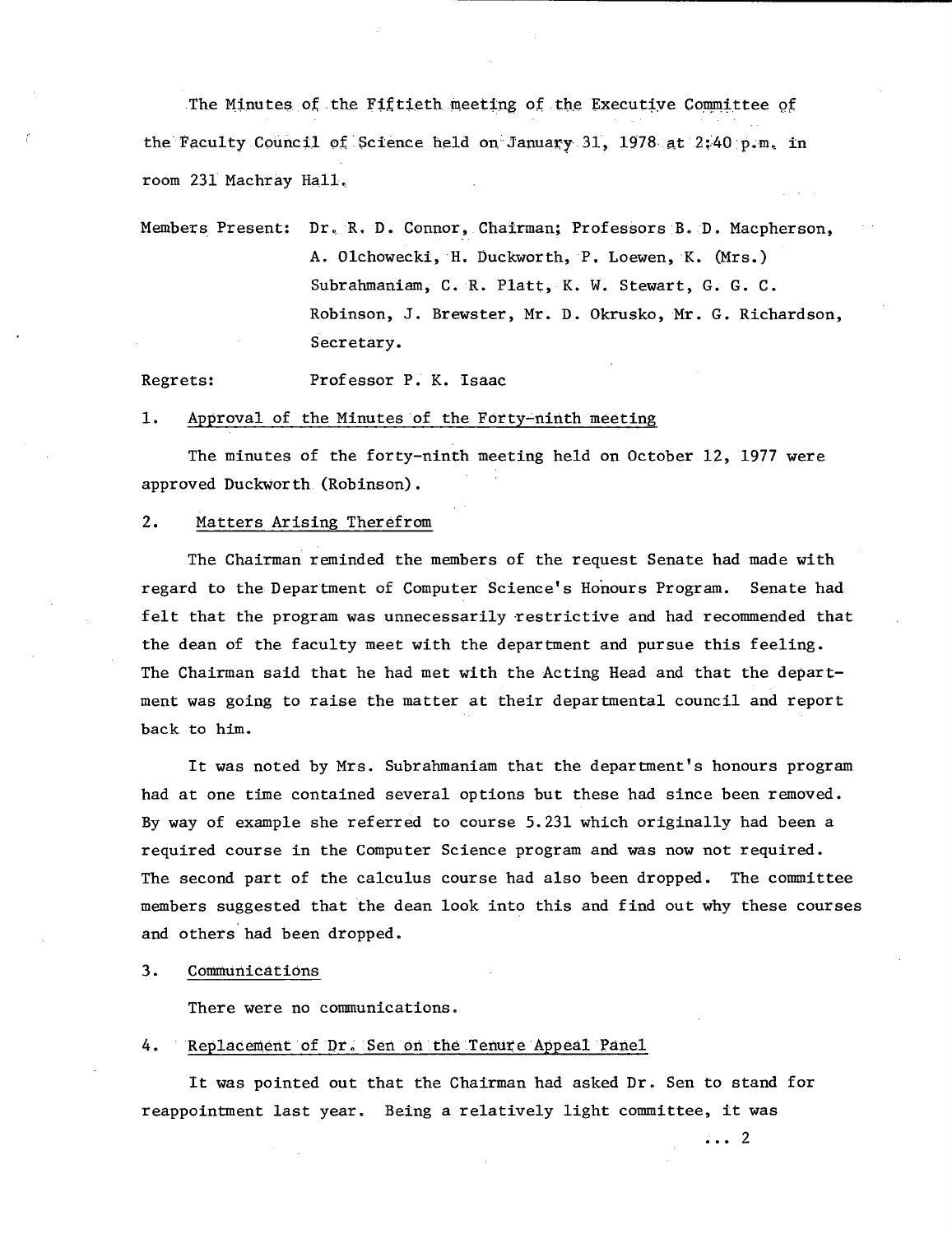suggested that Dr. Sen be asked again to serve for another year. The Chairman agreed to approach and so ask Dr. Sen.

### 5. Proposed New Faculty Council Minute Mailing

The suggestion had been made that perhaps it was not necessary for each member of Faculty Council  $($   $\simeq$  225) to receive copies of the Council's minutes. Copies could be made available in the departmental offices and the Dean's Office and for most cases this would be adequate. The members of the Executive agreed with this suggestion, alluding to cost saving and the fact that not every Faculty Council member read or saved their copies.

It was agreed that the Chairman would get a cost figure of producing Faculty Council minutes and approach Faculty Council at the next meeting with this idea.

### 6. Dr. Kelly's memo to limit debate in Faculty Council

Most members were in agreement with Dr. Kelly's suggestion that debate on any one topic in Faculty Council be limited, to length and to speaker. However they suggested the time be 45 minutes instead of 30  $c$ minutes for the topic and five minutes per speaker instead of one minute.

It was moved by Duckworth (Platt) that

# "Faculty Council be approached with this idea"

Unanimous

### $7.$ Change in Faculty Council Membership

The Chairman referred to the memo attached to the agenda from Professor Gregor, Chairman of the Senate Committee on Rules, and Procedures. Professor Gregor pointed out that many Faculty and School Councils had in their membership the Registrar. This position has been split into the positions of Director of Student Records and Director of Admissions and he was requesting that councils clarify whether or not they meant to have both or oneor the other incumbents on their council.

It was pointed out by the Chairman that our Faculty Council did not have the Registrar on its membership. It was the general feeling amongst the Executive Committee members that having not .required the Registrar at our meetings up till now, it was really not necessary to have either of his'

...3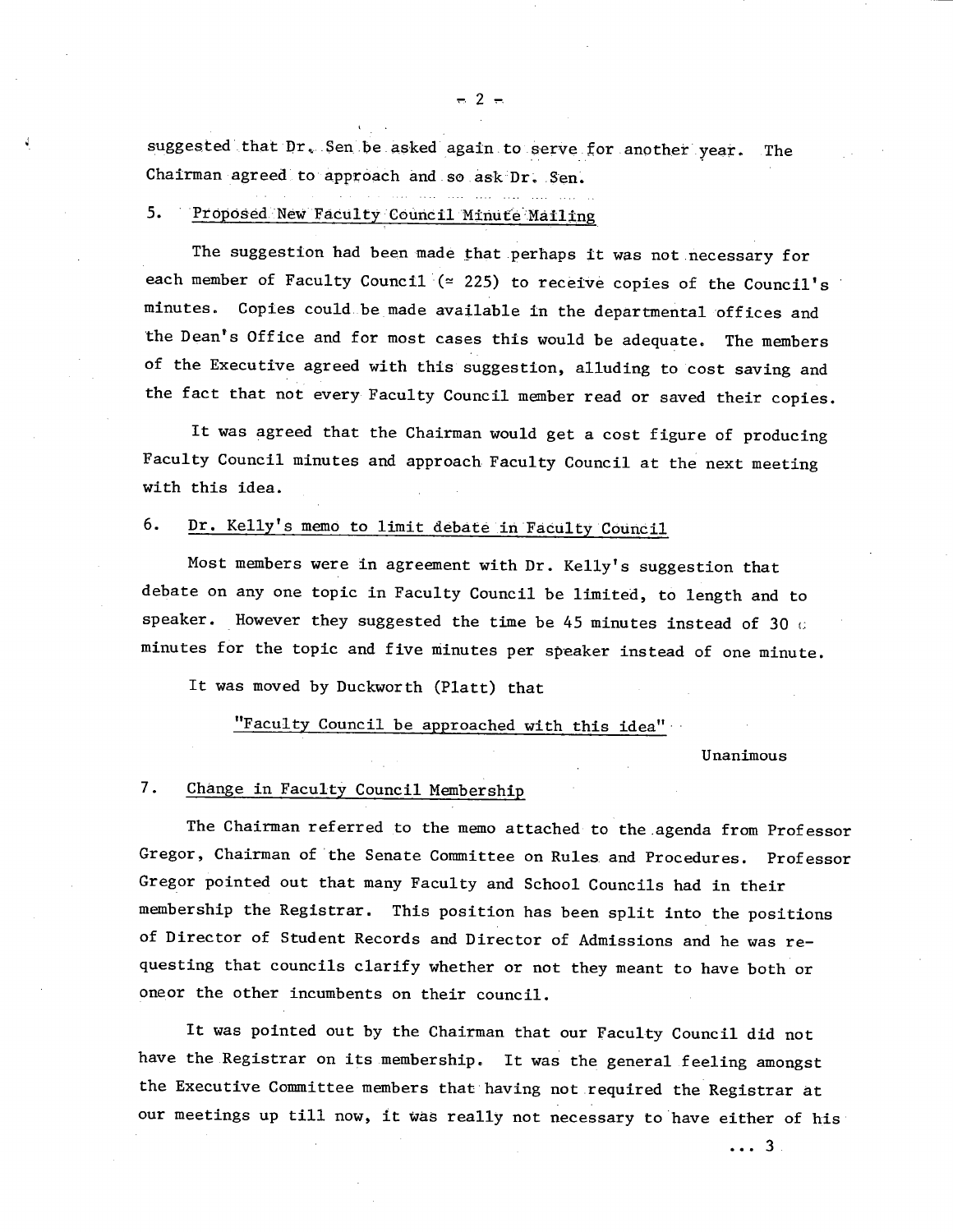two replacements. They suggested that neither be asked to join our Council. The Chairman agreed to so inform Professor Gregor.

### Faculty BUdget 8.

The Chairman referred to the material on the faculty's budget which was attached to the agenda. In his explanation he pointed out that the Faculty had been required to reduce its budget by \$219,000 for the purpose of establishing next year's budget. Having arrived at a reduced amount the faculty will then be granted certain 'addbacks' which will, depending upon how many addbacks the faculty receives, result in an increase or decrease for the next fiscal year. In the preliminary list of addbacks the faculty is destined to receive three addbacks, totalling \$319,060.

The Dean has received via Provost Johnson the comments of the Budget Committee on the submission of the Science Faculty. The overriding concern of the Budget Committee was our falling enrolment. Whereas first year Arts had gone up, our first year had gone down and the actual enrolment in Science had dropped by 10%. The Budget Committee was impressed with the tightness of our budget and the lack of maneouvre considering the high degree of tenure held by the faculty and the need for technical support and supplies. The Committee had been very impressed by the quality of the Faculty as reflected in research grants and the structure of the addbacks were such as to give maximum amounts to Science in the early options. This explained the lack of a fourth addback. In the following discussion it was noted that the new projects for the faculty, i.e. cooperative program in Computer Science and the Engineering chemistry requirements had recurring costs. The Chairman said that this had been noted and he had attempted to get some long-term commitment from the senior administration to the effect that Science would be guaranteed funds to keep these programs going should they be started in the 1978-79 fiscal year. He has had no commitment yet.

### $9.$ Teaching Evaluation

In response to a question raised at the last Faculty Council meeting and in light of Senate acceptance of the recommendation of the ad hoc committee on Merit Pay and Promotion, the Chairman indicated that he had planned to ask the various departmental councils to consider teaching

 $\ldots$  4

 $-3 -$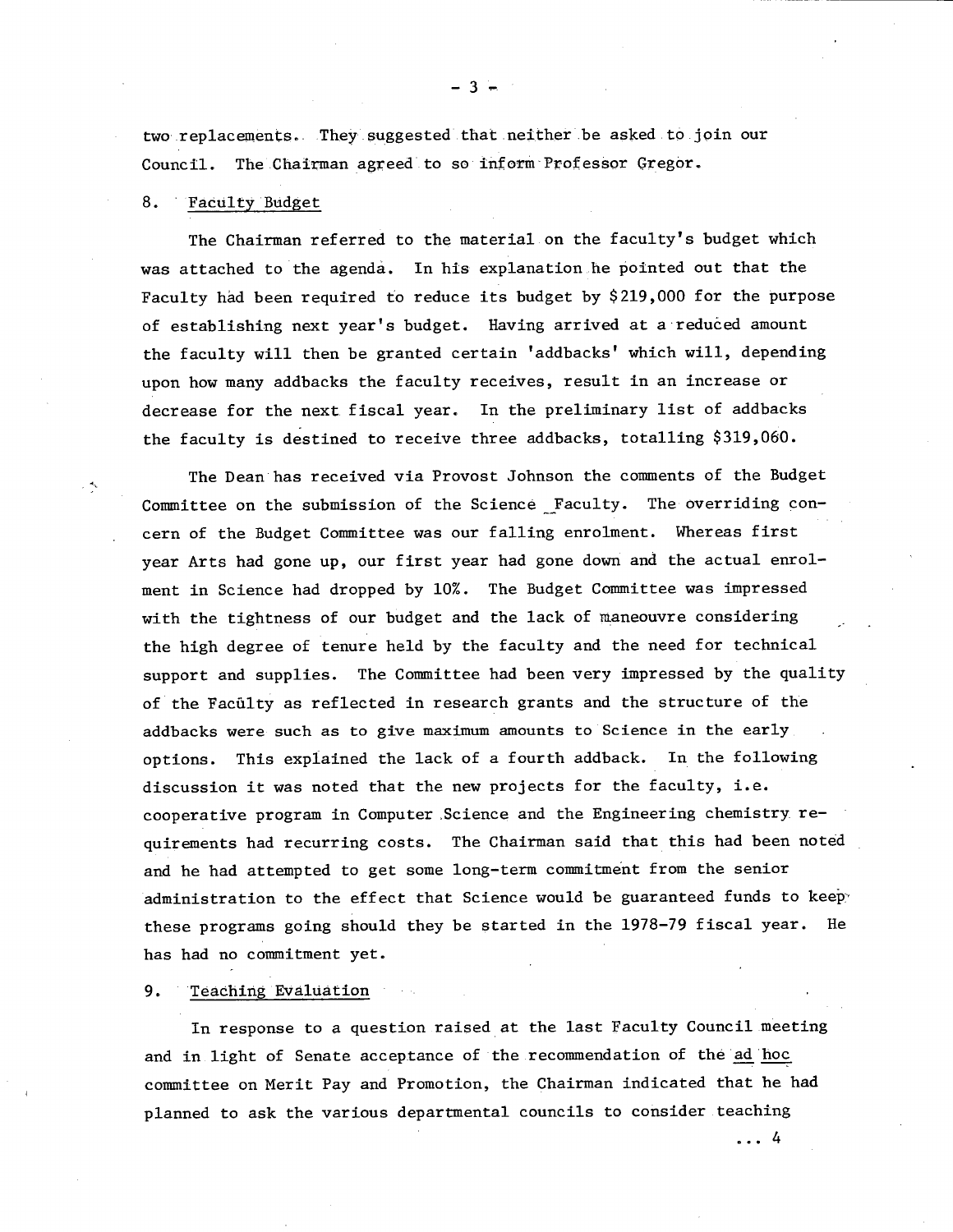evaluations and report back to him. He said that the Senate ad hoc committee had recommended that each unit was to determine their own vehicle for evaluating themselves and he thought that this would be best handled at the departmental level. Teaching evaluation for the purpose of merit pay and promotion would be a very difficult task, complicated bythe input from students.

The committee members agreed with the Chairman that this could be a very difficult and awkward procedure. To make the evaluation process informal and unofficial was to leave the head or dean or whomever was using the information in a very vulnerable position if the information had to be substantiated at a subsequent hearing, yet to make the procedure formal would likely create a host of other hassles. The committee did suggest however that when the Chairman wrote to the departments asking that this be discussed at their councils that he request that all three elements i.e. teaching, research and service be discussed and included in the reports.

# 11. Discussion of the Minutes of the Special Faculty Council Meeting

This special meeting had to do with the drop in Science enrolment, especially in first year. As the Chairman had indicated earlier in this meeting, our falling enrolment was causing the faculty to lose funds. In putting the question before the members Dr. Subrahmaniam said that we really didn't know why the students were dropping out. If this was known then perhaps reducing the numbers or even preventing dropouts might be possible. Dr. Subrahmaniam pointed out that in some other faculties and schools, students wanting to drop a course were required to get their instructor's signature before the course drop form would be processed. She asked the Chairman why this could not be done in the Science Faculty.

Dean Macpherson said that at one time the Dean's Office did require that a student wishing to drop courses get the signature of his instructor, however this had been removed because of the trouble it caused the student and staff processing the course drop. If this procedure was to be instigated again then the request would have to come from the academic staff members. He warned this would require additional work on the staff of the Dean's Office. The members felt that this idea was worth further discussion and suggested the Chairman pose the question before Faculty Council.

...5

ب 4 ب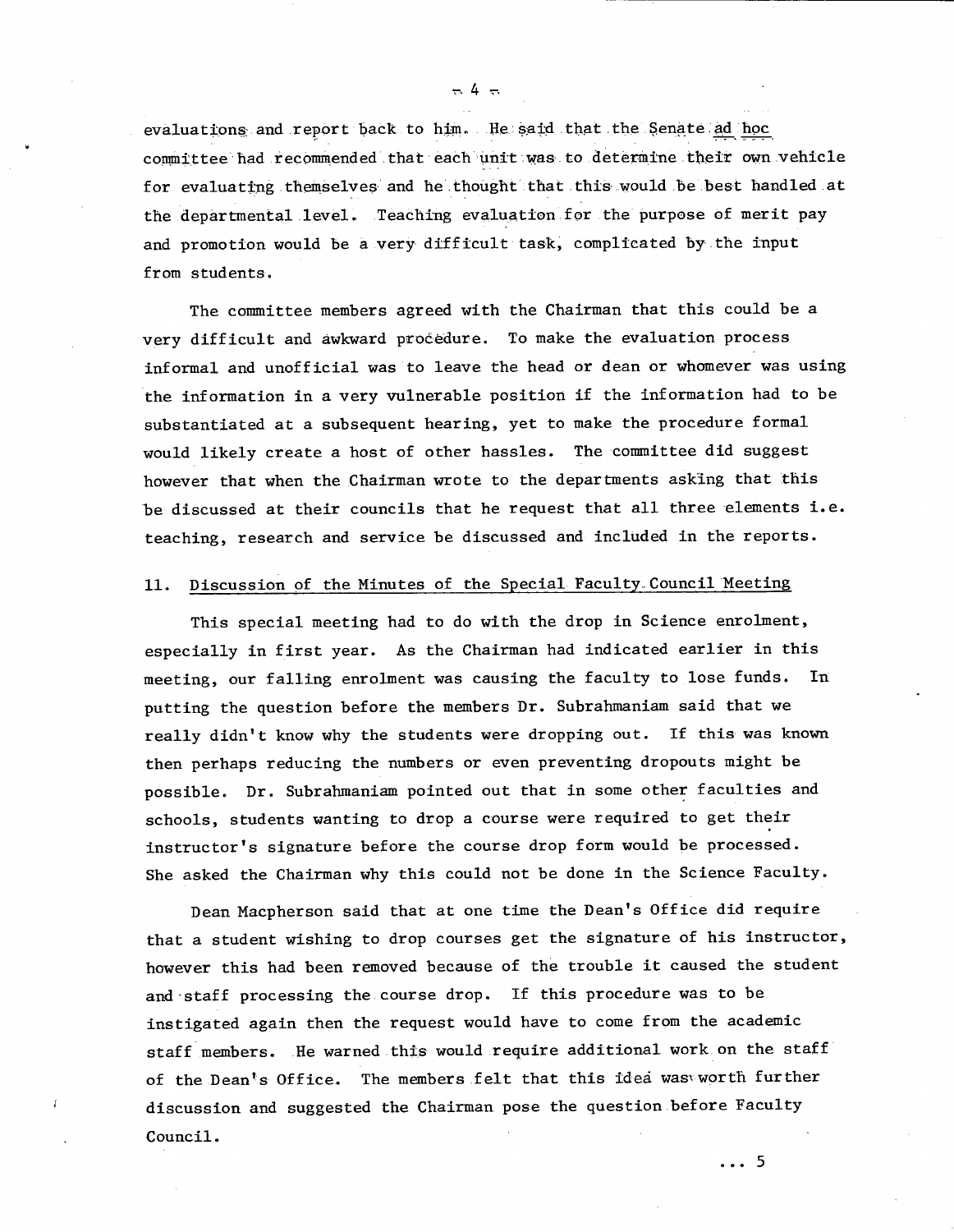### 12. Dr. Jamieson's Motion

The material involved in Dr. Jamieson's motion was covered in item 10 of this agenda. This was to be discussed shortly.

#### $13.$ Dr. McKee's Concerns

As stated in the Faculty Council meeting at which Dr. McKee described the apathy of U.K. universities the Chairman brought this up before this committee. There was no discussion.

#### New Business  $14.$

Dean Macpherson distributed copies of the recommendations of the faculty Committee on Student Standing which requested changes to two of the faculty student regulations, i.e. Academic Suspension and Academic Reinstatement. The Dean asked that these changes be approved by the Executive Committee and passed to Faculty Council for their approval. After a brief discussion it was moved Platt (Subrahmaniam) that

> "the two changes be forwarded to Faculty Council for their approval"

### Unanimous

A second handout was given to the members; this one asked for a waiver of the residence regulation for a particular student. Again the Dean asked for the Executive Committee's approval so that it could be passed to Faculty Council. It was moved Duckworth (Olchowecki) that

> "the request be forwarded to Faculty Council for approval"

### Unanimous

 $\cdots 6$ 

### 10. New Degree Regulations

The Chairman explained that these new degree regulations, having been drawn up by his office, were being discussed at each of the departmental councils. Both he and the associate deans were attending the meetings explaining the reasons for the proposal, how the regulations would work and seeing if the department could operate with such regulations. He brought these before the Executive Committee for the committee's

-5-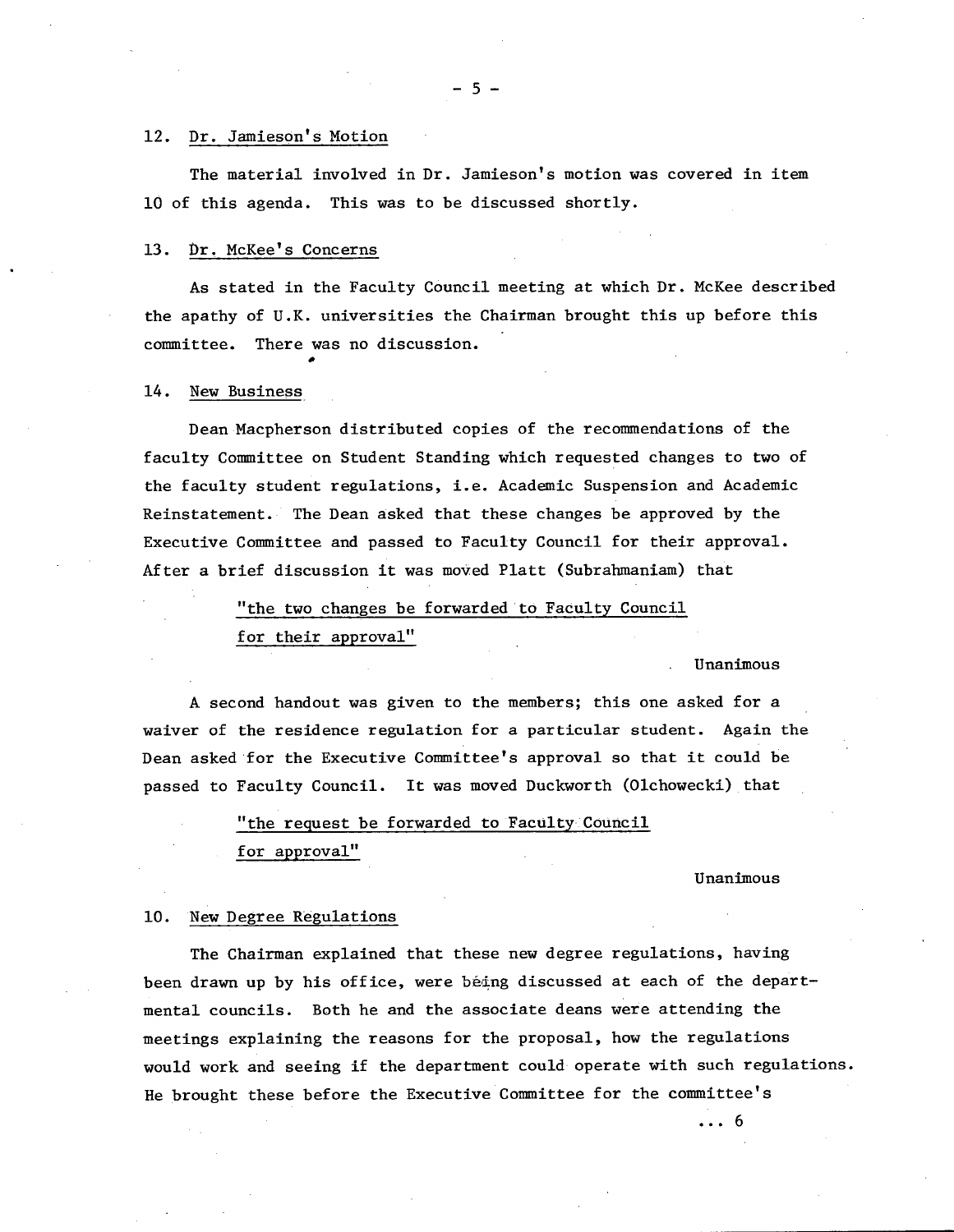information. He said that he planned to do the same at the next Faculty Council meeting. The Committee members briefly discussed the proposal without objecting to the deans' meeting with the departments.

There being no further business the meeting adjourned at 5:26 p.m.

 $\mathbf{Q}$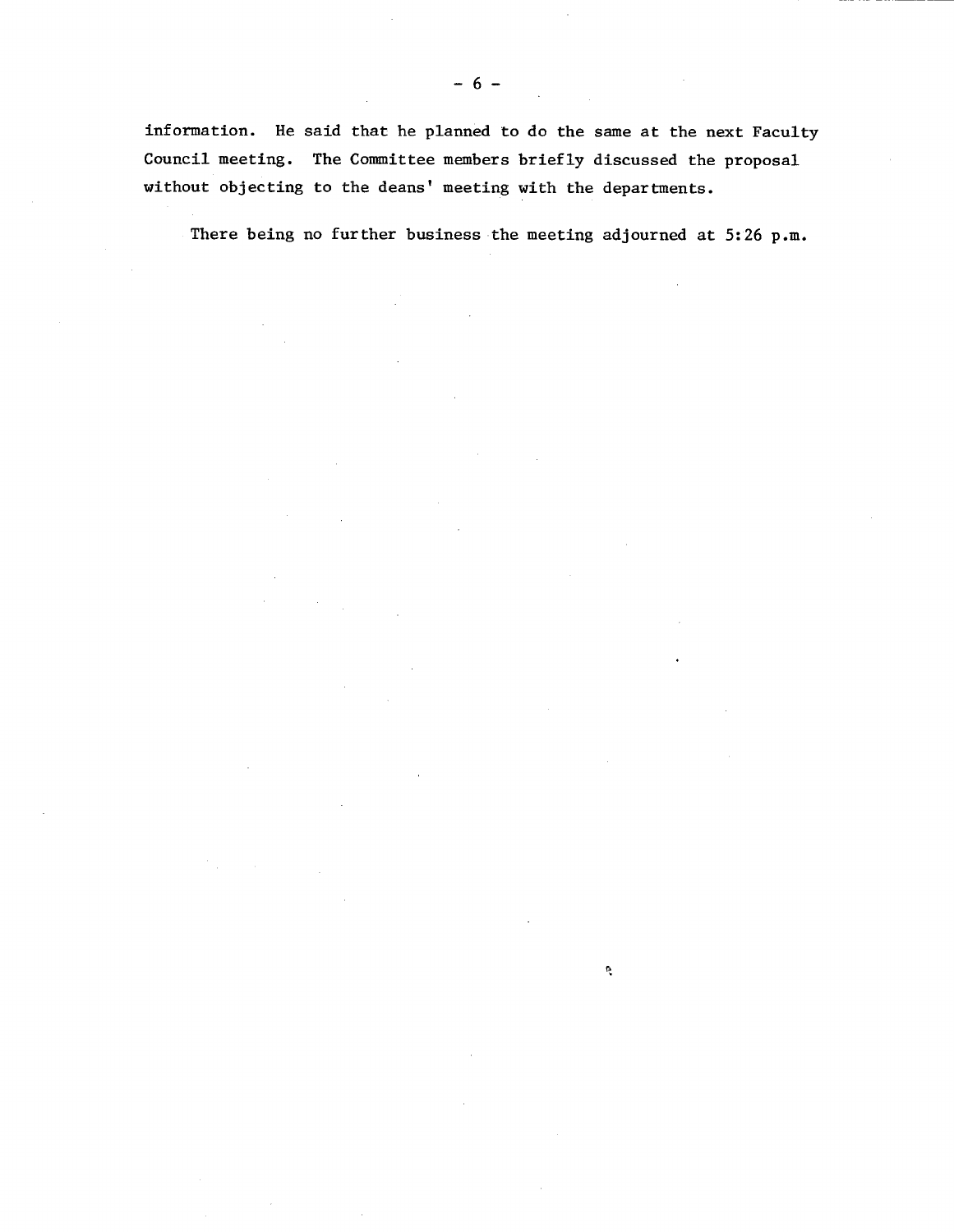## THE UNIVERSITY OF MANITOBA

# **Inter-Departmental Correspondence**

DATE January 25,1978

rdc

# TO Members of .the Executive Committee of.Science Faculty Council

FROM G. Richardson, Secretary

SUBJECT:

The 50th meeting of the Executive Committee of Faculty Council has been called for Tuesday, January 31, 1978 at 2:40 p.m. in the Dean's Conference Room, 231 Machray Hall.

# AG E N D A

 $\mathbf{1}$ . Approval of the Minutes of the 49th meeting held on October 12, 1977.

- $2.$ Matters arising therefrom.
- $3.$ Communications.
- 4. Request from the Secretary of Senate for the Faculty to appoint a replacement for Dr. S. Sen as the Faculty's representative on the Tenure Appeal Panel. (Dr. Sen was asked and accepted re-appointment for the year 1976-77.)
- Proposal for a new distribution of Faculty Council minutes viz.  $5.$ copies to departments only rather than individual faculty members.
- 6. Suggestions from Dr. F. Kelly to limit debate in Faculty Council (memo attached).
- $7.$ Discussion as to whether or not the Director of Admissiori and/or the Director of Student Records should be members of our Faculty Council (memo attached).
- 8. Discussion of the attached material on the status of the Faculty's budget.
- Discussion on the evaluation of academic teaching for promotion and  $9.$ merit pay in light of the approval by Senate of the recommendation of the ad hoc Committee on Merit Pay and Promotion.
- 10. For the information of the Committee, a brief discussion of the proposed new degree regulations for the Faculty (material attached).
- Discussion of the Minutes of the Special Faculty Council meeting of 11. June 29, 1977 (October 12, 1977 Executive Committee agenda).